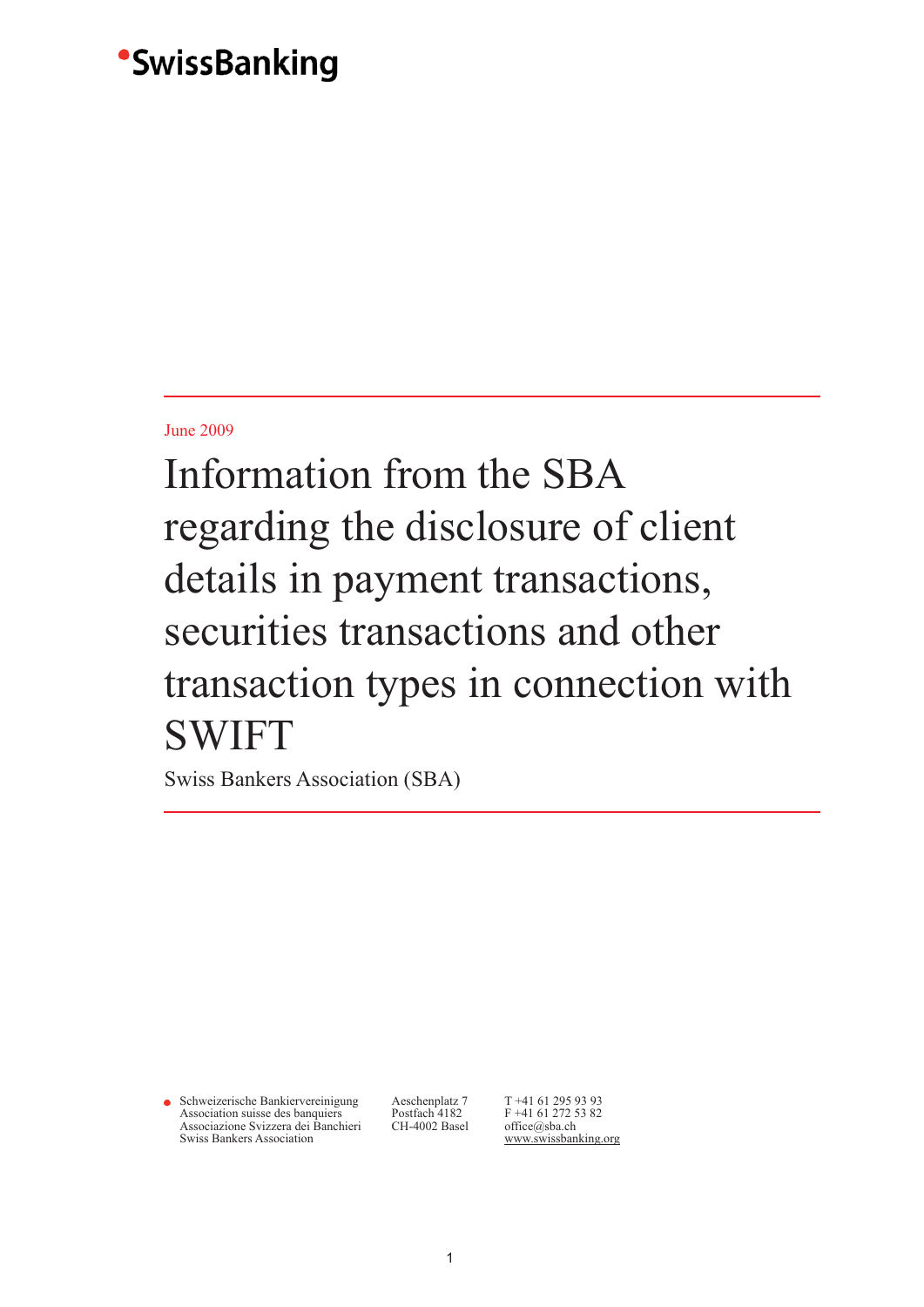## **Information from the SBA regarding the disclosure of client details in payment transactions, securities transactions and other transaction types in connection with SWIFT**

Banks primarily use the services of SWIFT for payment transactions and the processing of securities transactions. At present, there is no other company that offers such services worldwide. Below we answer the questions that are posed to us most frequently with regard to SWIFT and the risks connected with disclosing data abroad.

### **What is SWIFT?**

S.W.I.F.T. stands for "Society for Worldwide Interbank Financial Telecommunication". It is a cooperative headquartered in Belgium and its members are made up of banks from numerous countries. SWIFT standardises the exchange of messages between financial institutions, i.e. the transmission of information between financial institutions, in connection with payment transactions and securities transactions, for example. The main participants in the message transmission system are banks, brokers, asset managers and national and international central securities depositaries. SWIFT has very high standards with regard to data security and uses a secured network, which sends messages in an encrypted form, for the transmission of information. You can find more information about SWIFT on its homepage at www.swift.com.

### **How does SWIFT work?**

In order to demonstrate how SWIFT works, we will use the following example: If you authorise your bank to send EUR 500 to a friend in Italy, the bank enters the order in an electronic form known as a SWIFT message, which is provided by SWIFT. The bank debits EUR 500 to your account and sends the SWIFT message via SWIFT to your friend's bank in Italy. The encrypted SWIFT message informs your friend's bank that there is a transfer order for him and that the equivalent of EUR 500 should be debited to the offset account that your bank has with this particular receiving bank and credited to your friend. **Please note: SWIFT only exchanges encrypted messages. No funds are exchanged via SWIFT.** 

## **What does SWIFT do with your data?**

In addition to its message transfer network, SWIFT currently also operates two computer centres for data processing, in the US and the Netherlands, with a further centre in the pipeline for Switzerland. At these computer centres, the messages within the SWIFT network are encrypted, checked to ensure they have the correct structure, uniquely referenced, stored in a cache and inspected for alterations. The data is processed in one computer centre and saved at a second for security reasons (backup). The storage period at SWIFT is a maximum of 124 days. During this time, the messages are saved at both computer centres. Following this period, the messages are deleted from all databases at all locations. The information is stored for reasons of operational security, in case a financial institution requests that SWIFT reproduce messages. From the end of 2009 SWIFT will make available a facility which will allow participants to store data about transactions in Europe not only at a computer centre in the Netherlands but also at one in Switzerland.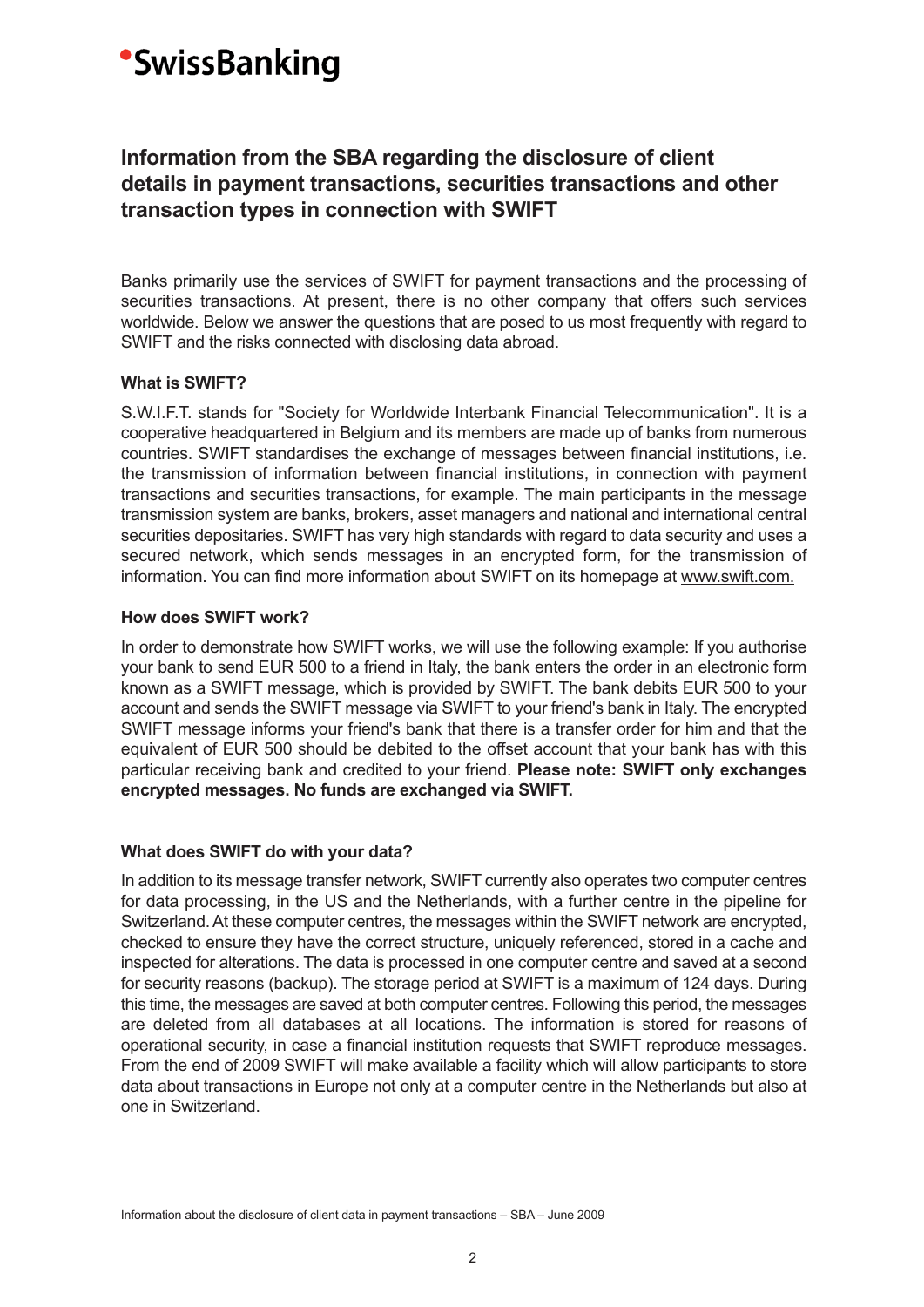## **Disclosure of data**

## **What does this mean for your payment transactions?**

For the processing of domestic and cross-border **payments,** information about the ordering customer is disclosed to the banks and system operators involved in Switzerland and abroad. This information is required primarily under the applicable provisions for the combating of money laundering and financing of terrorism. The main information provided includes the name, address and account or identification number of the ordering customer although date of birth and place of birth may be provided in place of the address. In the case of domestic payment transactions, this information may be omitted, with the exception of the account or identification number, although it must be forwarded to the beneficiary's bank within three working days if it is requested. The banks and system operators in question are primarily correspondent banks of the bank issuing the payment, payment system providers (e.g. SIX Interbank Clearing AG in Switzerland) or SWIFT. It is also possible that the parties involved in the transaction may pass on the data, for processing or data backup to mandated third parties in other countries for instance. Furthermore, details about the ordering customer are provided to the beneficiary in Switzerland or abroad.

For **domestic payments in foreign currencies,** information on the person issuing the order is also disclosed to the banks and system operators abroad which are involved in the transaction. In the case of **domestic payments in Swiss francs,** it can also not be ruled out that information on the person issuing the payment will be sent abroad. This can occur, for example, if a bank is connected indirectly to the Swiss interbank payment system ("SIC") via remoteGate rather than having a direct connection or if SWIFT is used to make clarifications regarding a transaction.

## **What does it mean if a bank is connected to SIC via remoteGate?**

Domestic payments in Swiss francs are processed via SIC. This payment system is operated by SIX Interbank Clearing AG by mandate of the Swiss National Bank. Most financial institutions in Switzerland have direct access to SIC. However, there are some banks in Switzerland that execute only a few domestic transactions in Swiss francs, meaning that a connection to SIC would be relatively expensive. In 2000, banks such as these and institutions abroad were given the option of accessing SIC via SWIFT when SIX Interbank Clearing AG, commissioned and supported by the Swiss National Bank, developed remoteGate. When accessing SIC via SWIFT, data on the principal and the beneficiary are sent abroad and saved in SWIFT's computer centres. This is the case with banks that use remoteGate. However, it is not only the clients of banks that use remoteGate who are affected by the transfer of information abroad. Clients of banks which execute transactions with the users of remoteGate are also affected. If a bank that uses SIC sends a payment order to a bank that is connected to SIC via remoteGate, the payment order is transferred from SIC to the SWIFT system, meaning that data on the principal and the beneficiary is sent abroad.

## **What does this mean for securities transactions?**

For the **processing of domestic and cross-border securities transactions and inquires in connection with such transactions,** there are *two main* areas which involve the disclosure of data to the banks and central depositaries involved in Switzerland and abroad.